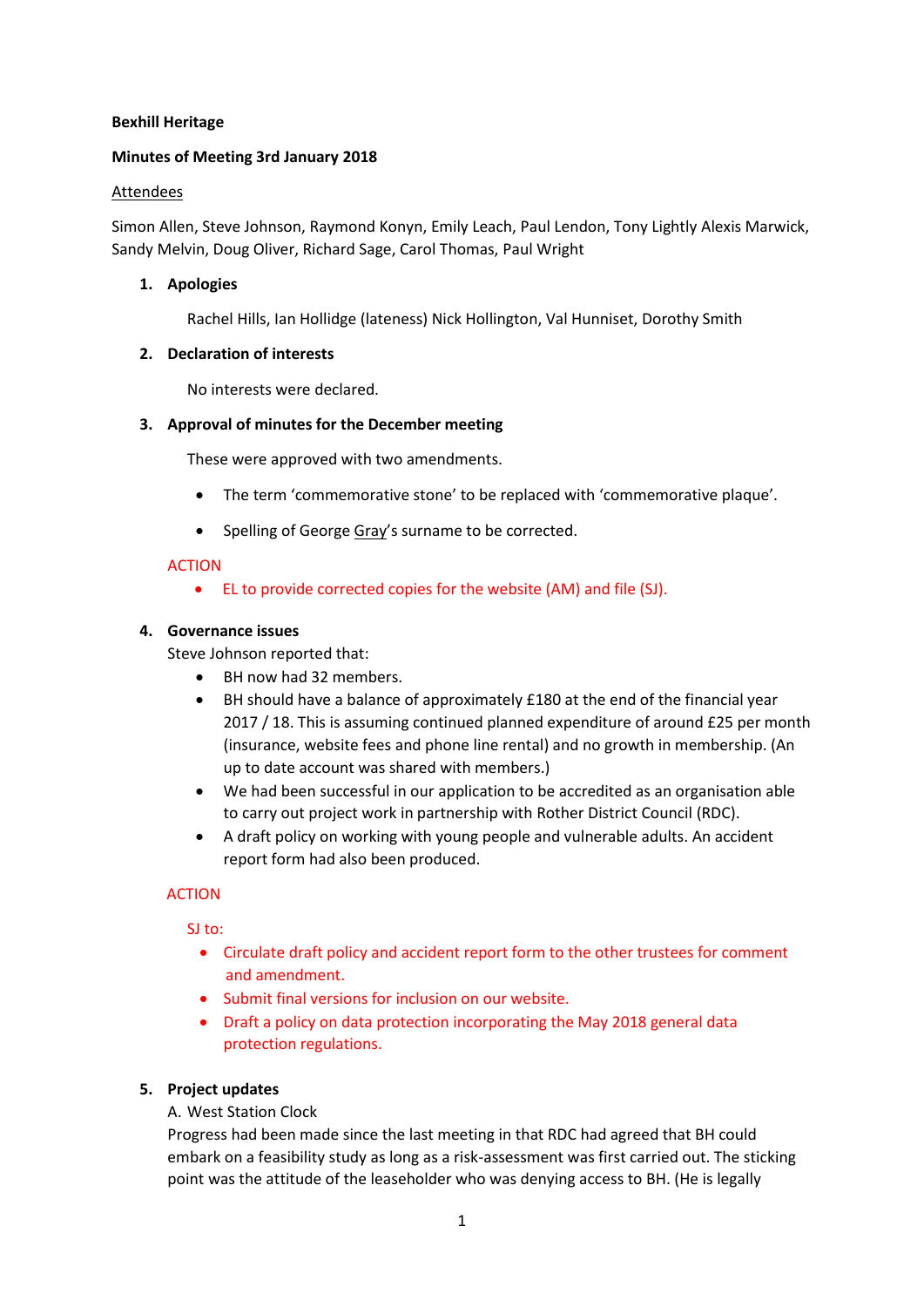entitled to do this.) Several points were made during a detailed discussion. These included the following:

- We should explore the extent of any survey and consequent repairs at the time the lease changed hands in 2011.
- Does RDC have any 'historical obligation' to keep the clock in working order?
- Could RDC be persuaded to conduct a further structural survey?
- Should we seek to persuade the leaseholder to allow us to commission a structural survey for 'our eyes only'?
- Does the leaseholder fully understand the potential benefits for his business that might accrue from cooperation and the resultant good publicity?
- Is the leaseholder clear that he would not be expected to maintain the clock once it was operating?

# ACTION

 SJ to arrange a meeting with RDC officer to explore the options. SJ, SA and RK to attend on behalf of BH.

# B. East Parade Shelters

A condition report had been completed by RK and an extract covering two of the four shelters had been passed to RDC. Officers appear to have welcomed the report and it had now been passed to Julian Porter (Bexhill Museum) for further verification. IH was chasing progress. (Ian later confirmed that planning for a three-part renovation of East Parade was well advanced and that renovation of the shelters was a key component of the overall plan. EL suggested that we should explore potential sources of funding and alert RDC should we identify a likely source. RK has suggested that, should it be necessary to pursue an alternative source of funding, BH could approach the National Lottery's 'good causes' fund. It was agreed that BH's future involvement in RDC's funding applications would be helpful.

# ACTION

- EL to explore funding sources.
- RK to monitor progress and report to members at the next meeting.

### C. Heritage Open Days

Training would be offered. PW was awaiting details and would attend. We could then begin planning.

# ACTION

• PW to attend training and report back.

### D. Blue plaques / Max Faulkner Memorial board

It was agreed that blue plaques should be put on the 'back burner' but that the reinstatement of the Max Faulkner Memorial board should be pursued as agreed previously. PW had written to RDC and the matter was being discussed by appropriate officers.

### ACTION

- PW to monitor and report back.
- RK to arrange visit to the Broad Oak reclamation yard.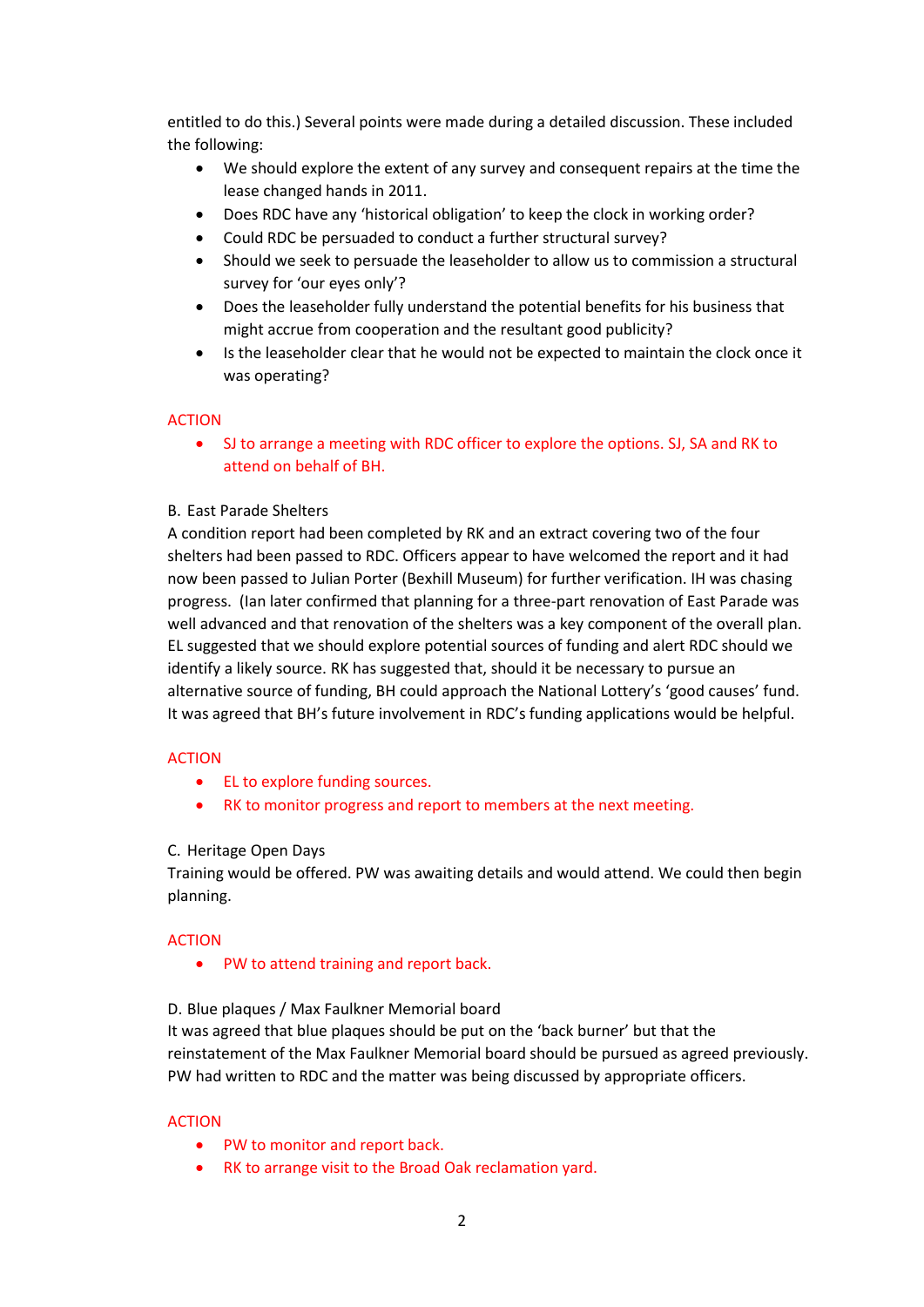#### E. Post boxes and lamp posts

PL reported that he had successful experience of approaching post office staff at Devonshire Square to arrange for particular boxes to be repainted. There was concern that such repaints were not of good quality with no 'stripping back'. AM reported that he was completing a survey of all the town's post boxes.

RK had received a request to investigate the fate of three Victorian lamp posts that had been removed by RDC from the seafront. It was thought that these were now in storage.

### ACTION

• RK to check with RDC (Roy Watts).

#### F. Bus shelter project

This was being pursued by RDC in partnership with Stagecoach. PW had carried out research on the memorial shelter.

#### ACTION

• Further report at next meeting.

#### G. Heritage Awards

It was agreed that a single-category 'civic pride' award be organised for 2018. There would be no 'Junior Champion' award this year as it was felt this might be an unrealistic aspiration for BH at present. It was further agreed that the award should recognise appropriate 'restorations of publicly visible period detail' and should contribute to a 'spirit of place'. The award would be sponsored (BOTPS, Parker Buildings, Icklesham Joinery and Brewers were mentioned in this context) and we would invite nominations to be judged by a jury of BH members. A media launch should also promote BH and the St Barnabas drop-in sessions. Doug Oliver kindly agreed to make the award known to D4B members.

It was felt that the award would help raise public awareness of 'appropriate restoration' (one of BH's aims) and that this should be the main focus of the project.

#### ACTION

- SJ to draft criteria and circulate to trustees for comment / amendment.
- SJ to secure sponsorship and arrange media coverage.

#### **6. Planning applications**

#### A. Egerton Road, Hotel

After a considerable discussion it was unanimously agreed that BH should object on heritage grounds. The planned development would require the demolition of an existing period building which had clear potential for restoration. If approved, the application would degrade the conservation area and make it difficult to resist further similar applications.

#### ACTION

- RK to object on behalf of BH
- Other members to respond as individuals